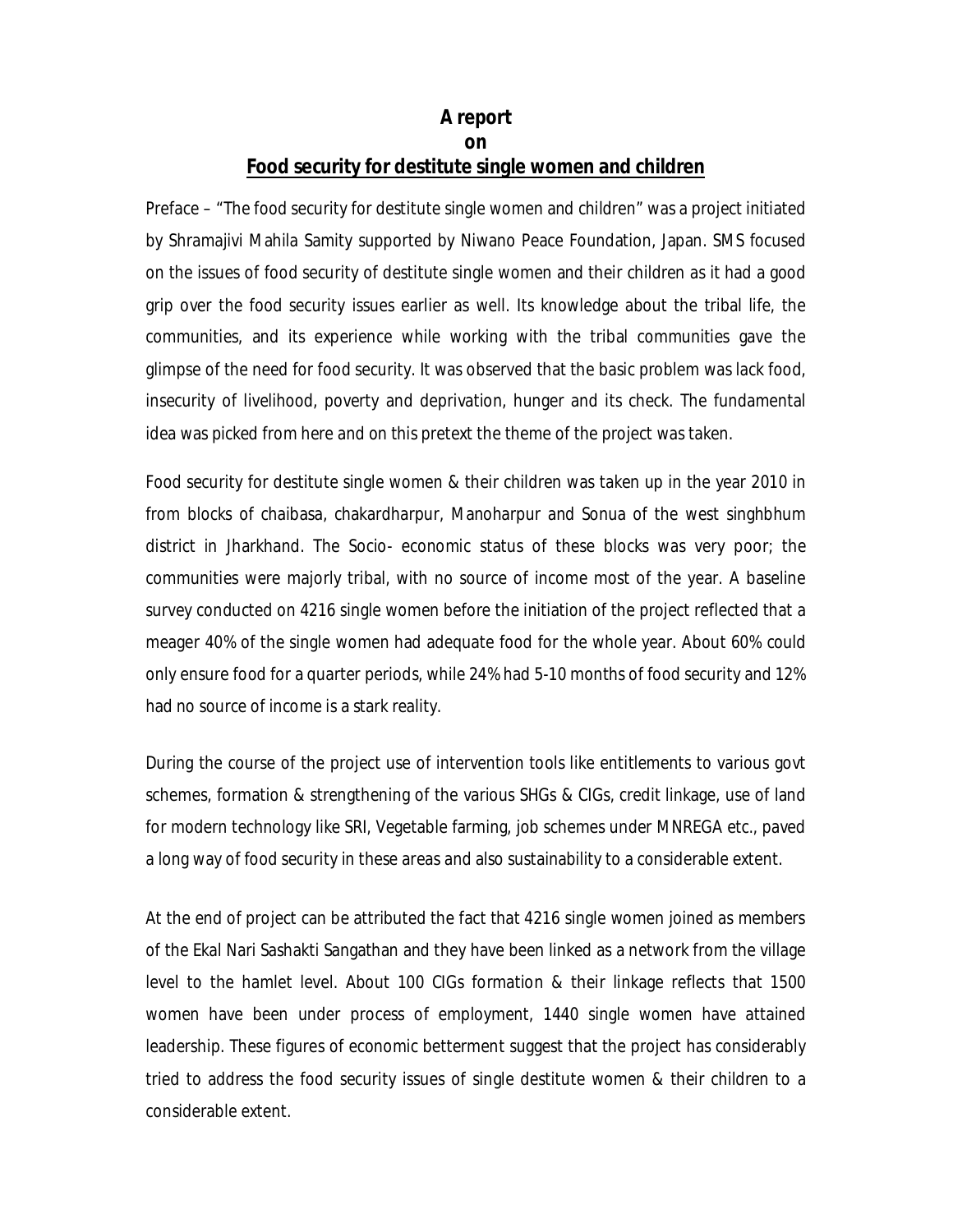# Background –

The autonomous women's movement in India, which emerged in the early seventies, started as an urban movement of young women. Anger over alleged suicides of newly married women, which were in fact, murders, mobilized women across the country to demand change in legislation to address violence against women in its many forms. The campaign in the early 80's around the "Mathura Rape Case" (a young adivasi woman raped in Police Custody) led to changes in law, which enacted strict punishment for custodial rape. Since then, the women's movement spread to rural areas and in varying forms, gender sensitization, gender mainstreaming in development programmes, organizing women for livelihoods, etc., has reached out to marginalized women to support them in their struggles for economic rights and dignity. One of the vulnerable sections reached out to is single/widowed women.

It is estimated that 8% of all women in India are widows. Due to the stigma attached to divorced, separated and single women, we know their numbers are invisible to a great extent. Their myriad problems are ignored and women suffer in silence.

Ever since the establishment and inception of the Shramajivi Mahila Samity it has catered to the causes of women, their all round development with emphases on this organization building. As a Civil Society organization SMS has always endeavored to lead as the pioneer organization in the women welfare aspects. It feels that organization building for the women boosts up their confidence and strengthens them as a unit to exercise their right to dignity, right to self –esteem, right to access their food right, fundamental and constitutional rights. While functional the aforesaid issues of women its focus also shifted towards single women.

Single women have manifold issues but specifically the SMS took up was organization building and advocacy on leadership building. Association building and uniting the single women to different forums has been the USP of SMS right the from block level to the district level. It is an ongoing objective though the strength of the association of single women has gone up to 4216. It has been instrumental in concentrating towards their empowerment and leadership building so that they can strive to survive in the most ordeal economic constraints as a team. Economic assistance available at its behest was not sufficient enough and unsustainable. Thus right based approach and empowerment attain food security for single destitute women and their children were taken up in the year 2010 under the support and guidance of Niwano Peace Foundation, Japan.

The project was taken up in West Singhbhum District of Jharkhand state as it is the second largest tribal inhabited district besides it is the most hunger- prone district. SMS had engaged itself in the said district prior to this project, hence had an insight on the line of extreme poverty in the area. Extreme poverty to the point of destitution made it more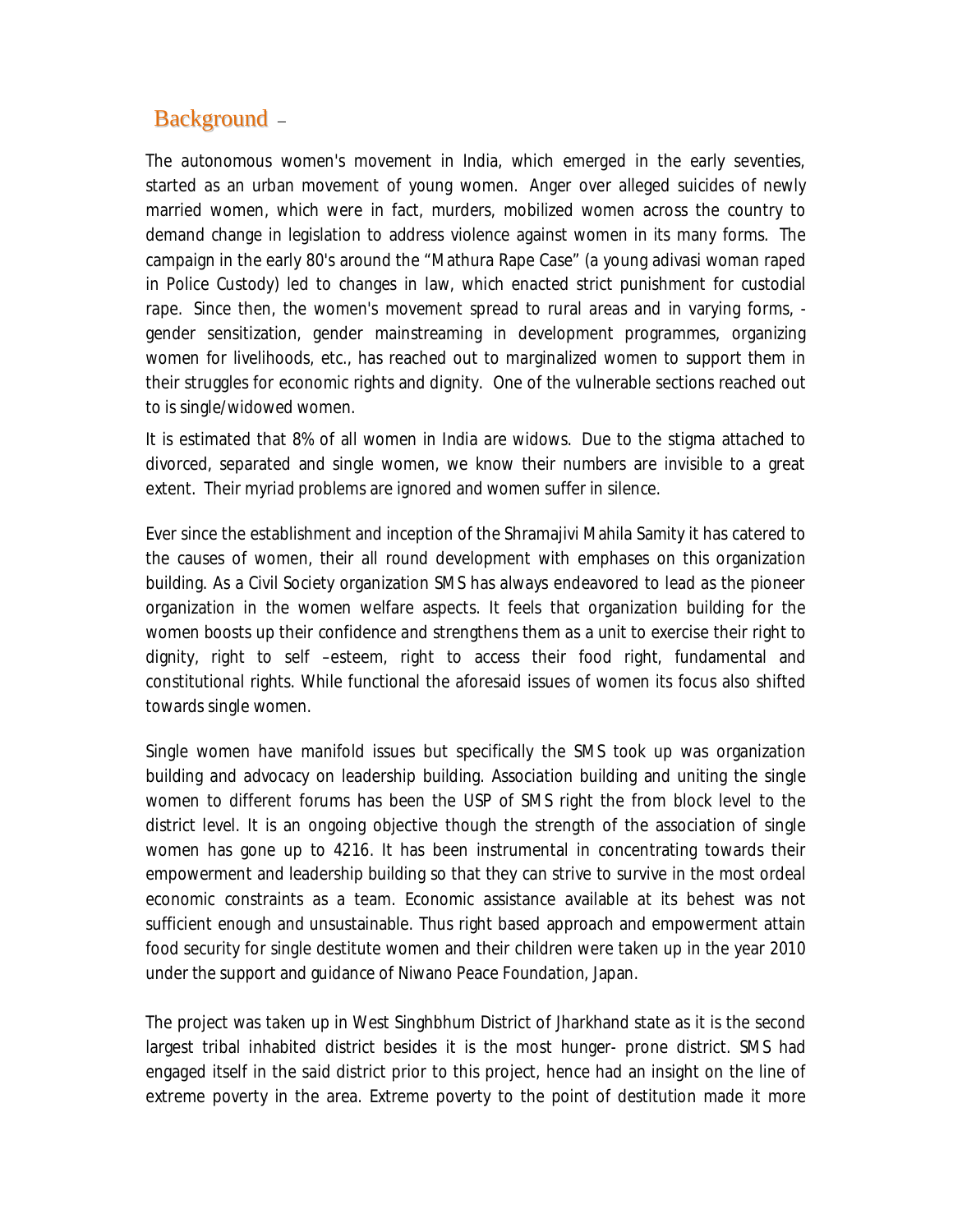vulnerable towards food security need. 10% of the households in the district are on the verge of destitution. 70% of the population fall in the below poverty line category that defend on forest, agriculture and daily wage labor for their livelihood. Single women and their children were the target groups as these women are the most vulnerable group being landless, destitution to the maximum and high degree of poverty. Their children are hugger prone, become child labor and suffer exploitation. The Govt. also does not enable them to own ration cards, entitlement over resources and assets and are consider aliens in their own villages.

This being the overview of the target group and the background of the project area food security project was enunciated to improvise upon the socio economic status of the single destitute women and their children. Sample baseline Survey on 4216 single women in the four block of Chaibasa, Chakradharpur, Manoharpur and Sonua was conducted which reflected that the single women faced acute food crises, 30% of them were registered job cards holders Under MNREGA but were most Vulnerable wherein only 27% had access to BPL cards, hence dependency on these women for food Security was Maximum. These key finding enabled a direction to the project through land utilization of the accessed land, livelihood security though assets, collective farming, adoption of modern agricultural techniques and SRI methodologies. These concrete steps of food security has definitely taken a step ahead towards sustainability and long term economic betterment but the 3 years span of time was a little less for a magnanimous goal of food security for single women and their children to be achieved.

Nevertheless our endeavor to continue with the objective shall not perish even though the project scope shows the time barrier.

**Scenario of project area** - West Singhbhum district came into existence when the old Singhbhum District bifurcated in 1990. With 9 Community Development Blocks Eastern part became the East Singhbhum with Jamshedpur as its district Headquarter and with remaining 23 C.D. Blocks West Singhbhum with Chaibasa as its district Hqr. In 2001 West Singhbhum is again divided in two parts. With 8 Blocks Saraikela-Kharsawan district came into existence. At present the West Singhbhum remained with 15 blocks and two administrative Subdivisions. The district is full of hills alternating with valleys, steep mountains, and deep forests on the mountain slopes. The district contains one of the best Sal forests and the SARANDA (seven hundred hills) forest area is known world over. Scenically it is beautiful with water holes and also contains wild life like Elephants, Bison, rarely found tigers & panthers, bear, wild dogs, wild pigs. Sambhar, deer and spotted deer are also found but their numbers are decreasing in the forests adjoining habitation. There are two versions relating to the origin of the name of the district. According to one of the version the name Singhbhum, or the lands of "SINGHS" has been derived from the patronymic of the Singh Rajas of Porahat. The second version suggests that the name is a corrupt form of the SinghBonga the Principal deity of tribal population of the district. West Singbhum forms part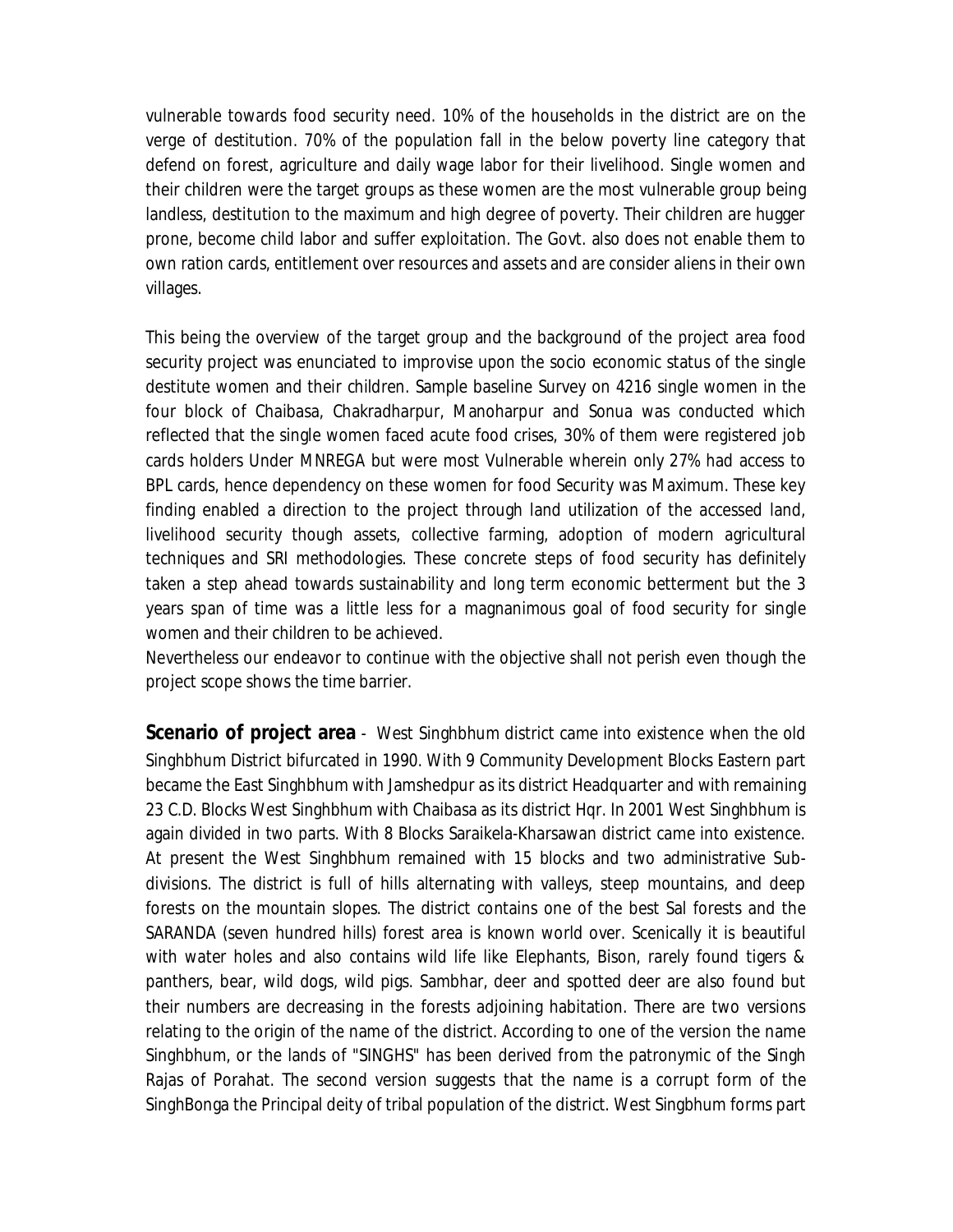of the southern fringe of the Chhotanagpur plateau and is a highly upland tract. There are hills alternating with plains, steep mountains, and deep forests on the mountain slope.

The district is the second largest district with predominating schedule tribes in Jharkhand. The geographical area of the district is 5.19 lakh hectares. Chaibasa being the district headquarter all the district level offices are located here. The district has 2 sub divisions, 15 blocks, 204 panachayats and 1692 revenue villages. The total population of West Singhbhum is *12,31,958 wherein the male & female population is* 618073 and 613885



(Census 2001).

The tribal population of West Singhbhum is *706170*. The district of West Singhbhum has a canopy of forests and hills.1,365 Sq. Km. of forest area constitute 33% of the total land area. 70% of the population of the area belong to the below poverty line group that depend on forest, agriculture and daily wage labour for their livelihood. The literacy rate of the district is 38.54%

**Overall objective** - **To enable and strengthen the poor single and destitute women and their child to ensure food security and reduce poverty in the target area.**

## **Specific objective –**

- 1. To organized and mobilize poor single women families towards food security.
- 2. To motivate the single women to formulate an effective mechanism for food security and distribution system.
- 3. To formation of self help groups among the single women and link to the financial institutions for sustenance and livelihood
- 4. To build their capacity towards entitlement to Govt. Schemes especially food and livelihood related schemes.
- 5. Strengthen the block level single women association for participation in the gram sabha meetings to raise demand towards NREGA, PDS, Midday meals widow and old age pension etc.
- 6. To undertake advocacy with Govt. and people representative to create special priority in all development schemes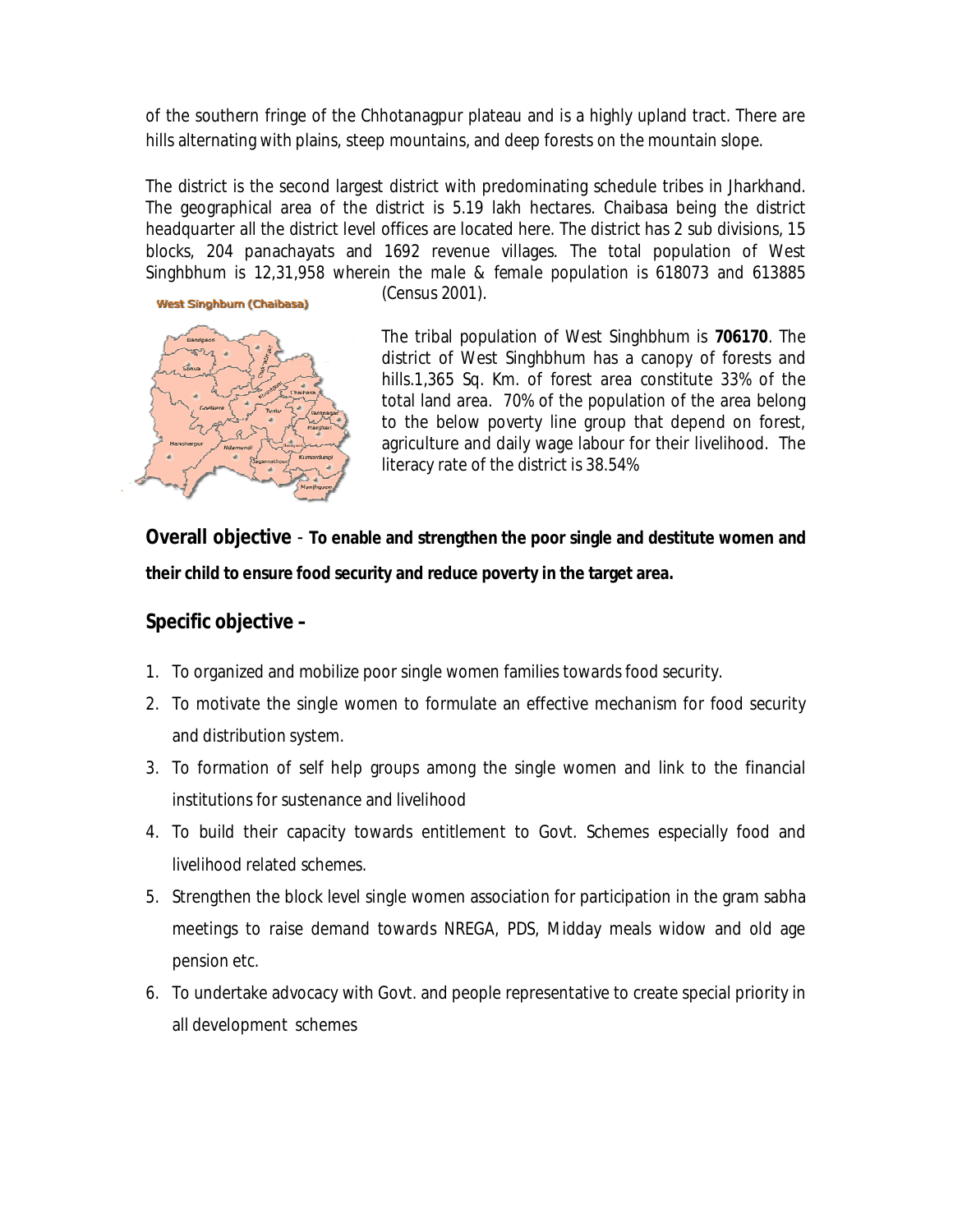**Purpose of the project** - To **improve the life of poor and marginalized single women of the selected area by establishing their food right and entitlement.**

#### **Strategy applied –**

- Develop capacity of Project staffs relating to the problems of single women issues of the excluded communities , to help the CBOs (single women groups/federations) to raise their voice.

Capacity building of the CBOs (individual/single women groups/federations/district committees) to raise their voice against non-entitlement of Govt schemes, accessing land, other resources , education for their children & violence against single women.

-- Create a cadre base of single women-led groups/institutions to represent in various level of the Single Women Groups and Government decision making bodies in GP, Block, District level

- Campaign on food security & land entitlement was organized by single women groups to have more voice within the groups and Govt. decision making bodies on single women issues.

-Creation of a learning & doing system & self help atmosphere to improve and make their life better.

- Policy advocacy, lobbying & right based campaign to make the Govt. Serviceproviders more responsive and liable.

- Advocacy and lobbying to groom the single women headed families to entitle them possession over family resources, community resources, business ownership & Govt. lands.

- SMS & its net partner will document all event, progress & learning of various activities through photography, video, case study, MIS & make its wide dissemination.

- Establish links with the District, State and National level forums for wide dissemination of 'Single Women Issue' learning

Executive Summary –

Intervention to reach the objective –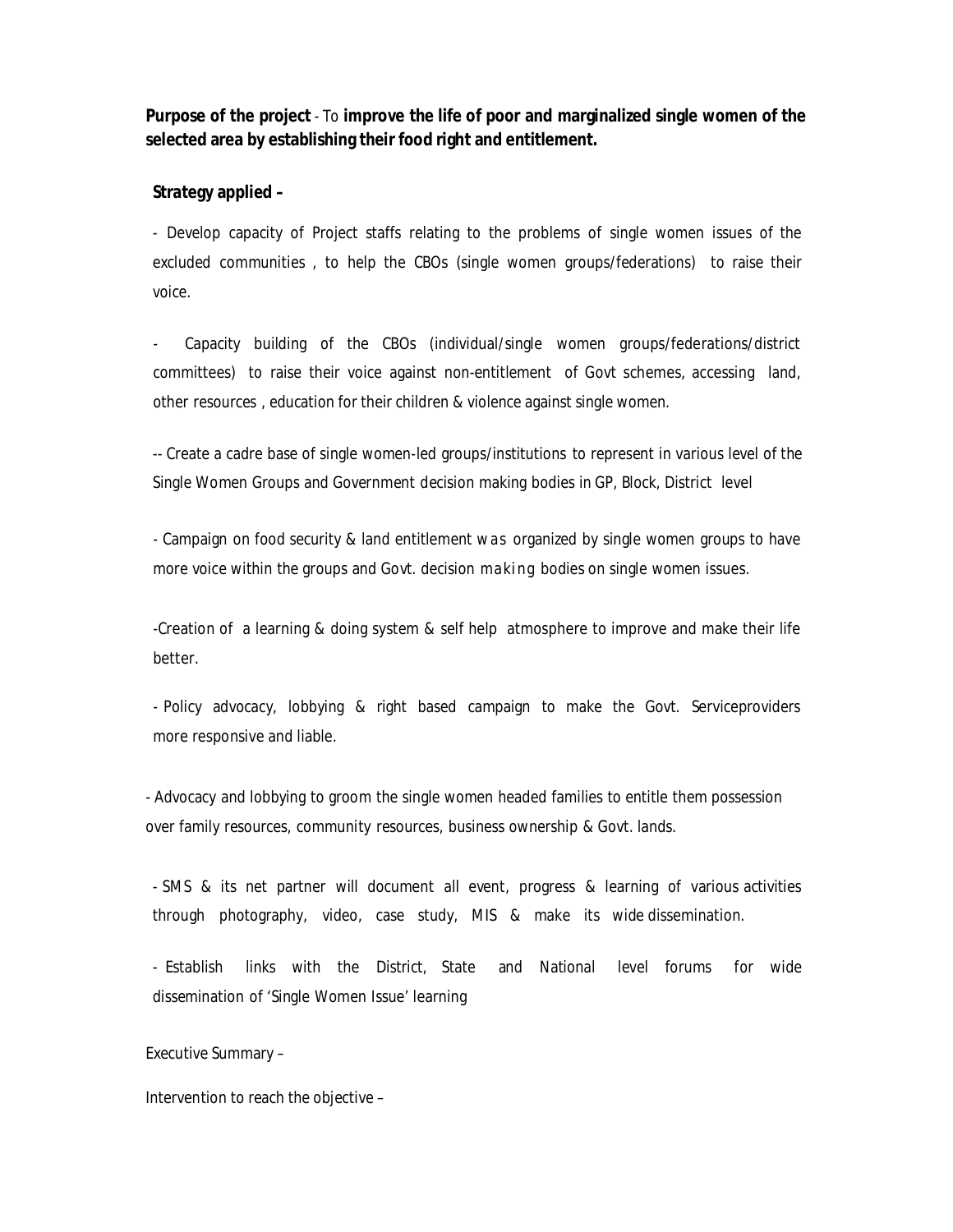## **Baseline study**

The need of the baseline study is to know the actual status of the single women in the area on parameters such as access to and benefits from entitlements, (a) realization of quota on Welfare Scheme, (b) NREGS-based optimum employment realization, (c) education & health services, (d) social security and (e) land issues and (f) basic human rights etc. The survey focused on identifying hunger-prone Women headed families. At the end of the survey hunger and poverty was identified.

This baseline surveys will guide the path to ensure food security and hunger check that will serve as a small step towards poverty alleviation and a database will be developed on the key findings as directions for future reference to the Govt. authorities.

The baseline survey and its findings will trace out and analyse their true position be it economic, social, political or cultural. It was conducted in such a way that their life style, living conditions, social dignity and economic captivity surface out and the exposure leads to the problem areas.

The survey was took place in four blocks namely Manoharpur, Sonua, Chakardharpur, Chaibasa. In the west Singhbhum district. The total number of single woman covered in the baseline survey was 4,514 representing the aforesaid four blocks of West Singhbhum district. It was found that only 4% of the single women had adequate food for the whole year. 60% had rations available for 1-4 months, 24% for 5-10 months and 12% of the women had no source of income and were dependant on family and friends. In terms of access to BPL cards, it was found that only 27% had access to them. Only 30% of single women were registered job card holders for the MNREGA. The income of the women was also extremely limited. Poverty, hunger death and helpless was what we found during the survey, nobody among the women surveyed had ample amount of food for themselves or their families.

### **Factors of Vulnerability:**

- Identity crisis of the single women
- Majority singe women are below poverty line
- Lack of employment & self-employment opportunities through the year
- Lack of food security through the year
- Unable to demand and access entitlements & welfare schemes
- Neglected & ill treated by the community & society at large
- No assured means of economic support
- Deprived from BPL category, PDS system, ration cards in their name & deprived of permanent residents
- Face insurmountable hardship to acquire land entitlement
- Inadequate facilities for skill development & self-help initiatives
- Possibility of disowned from the property by the other family members/community members
- Threats of Molestation & rape of the young single women
- Domestic violence at the household level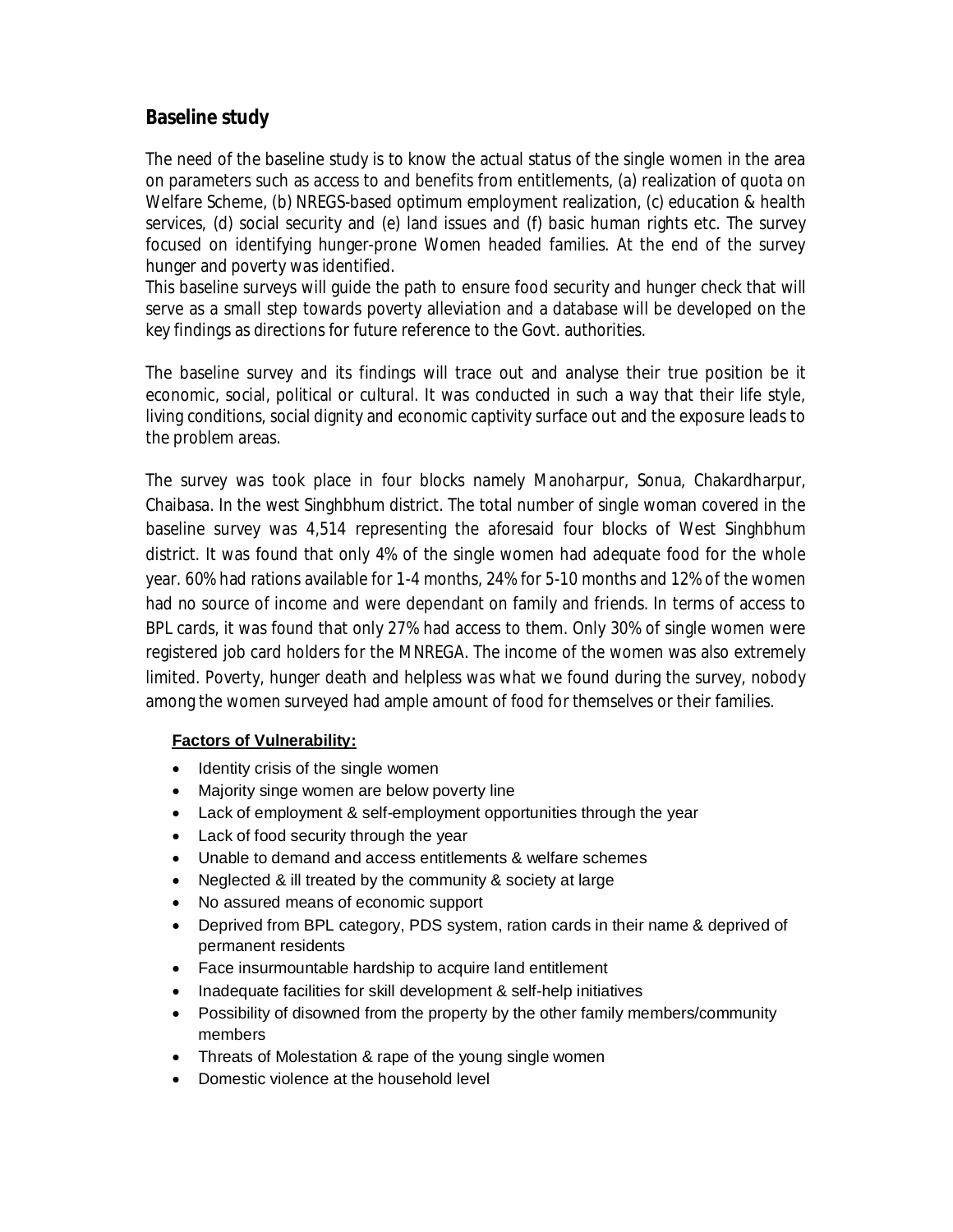### **2. Findings:**

- The condition of poor single women is pathetic and vulnerable
- 4216 single women are in the project area
- 1331 children are of single women families out of which 145 aged below 5 years, 603 are 6-14 years, 583 are 14-18 years
- 1022 children are attending school and 309 children are left out of school
- 145 children attended Anganwadi center and 877 children attended primary & secondary school
- All school going children getting mid-day meal at school
- 92 single women migrated for job for 3 months where as 312 women migrated for 3-6 months
- Only 276 single women having land availability where as 3940 don't have land availability
- 219 single women having BPL Card and 929 having Red Card
- 1251 SMS got the MGNREGA Job Card
- IYA assistance received by 421 single women and Birsa Awas Yajana by 10 women
- 177 Old age pension, 708 widow pension, 33 social security pension, and 32 handicapped pension
- 929 Ration card, 797 Antoyadaya card and, 33 Annapurna card
- 28 single women are in APL category which only 0.66%
- 495 single women are maintain their livelihood only from daily income & their condition are worst most, where as 2527 having only 4 months food security
- 997 single women having 5-10 months food security and only 197 women having round the year food security

## **3. Recommendations:**

- Sensitization of District level officials & other Stakeholders so that all available Govt. assistance reach to the Single Women to ensure food security
- Orientation of Single women required on a sustained basis so that they can unite in groups, create pressure to the Gram Panchayet, Block & District authorities through deputation & demonstration to fulfill their needs
- All single women need individual bank account to receive the Govt. assistance through bank as well as savings of own money
- Common Interest Groups could be promoted to meet the problems of the single women with their own at the local level and access credit facilities form bank to start income generation program
- Skill building training required for CAG members to enhance their skills of the various income generation activities. The skill on modern technology application on crop cultivation, vegetable cultivation, small animals raring, small trade, value addition of forest produce & marketing of products to get better price
- Training of Single women on Leadership on various govt. entitlements and schemes and rightful access of the rightful beneficiary, monitoring and control over the various govt. resources to ensure their entitlements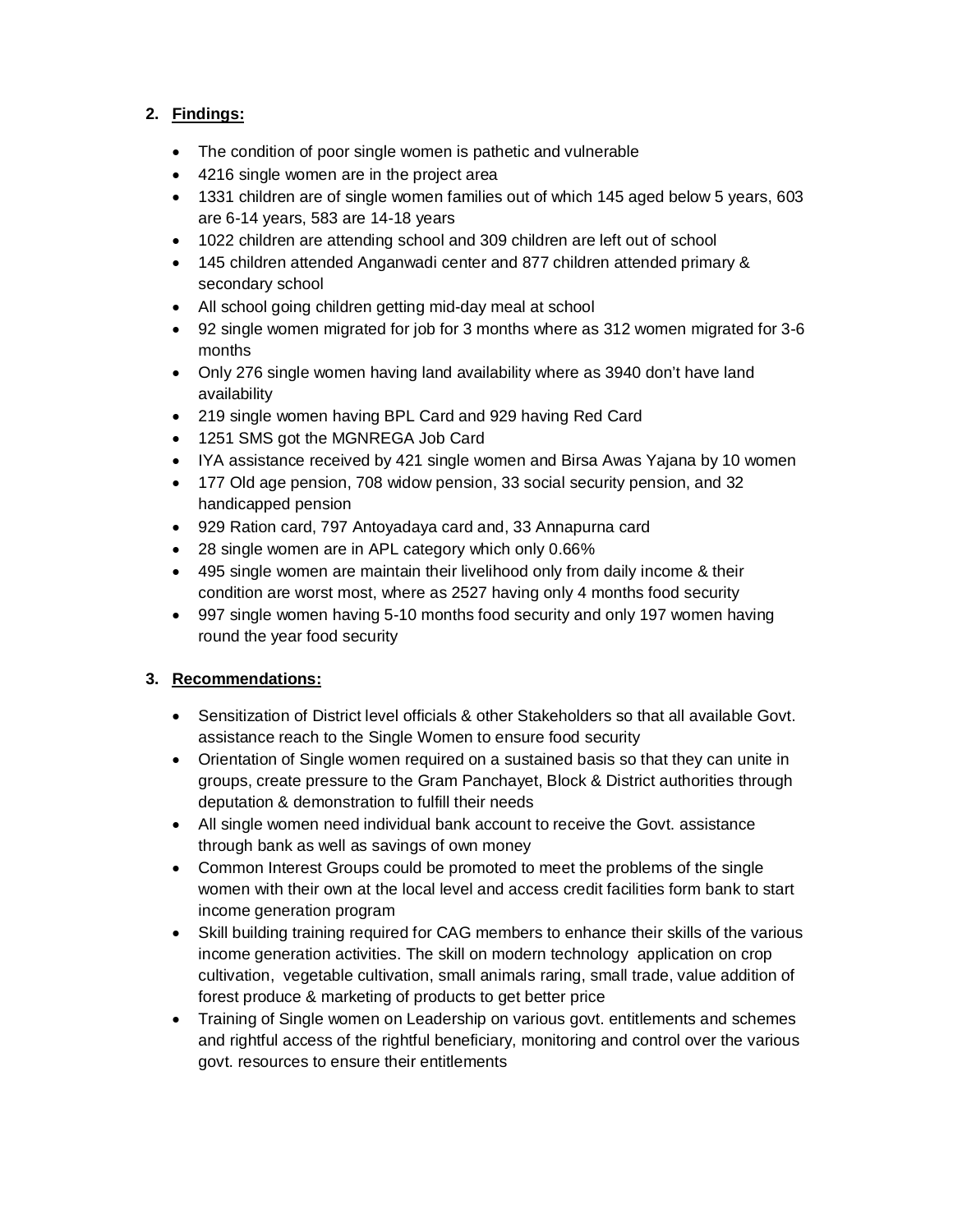- Govt. Scheme specific training i.e. MGNREGA, PDS, Various pension, Housing etc. required for the single women to know the detail of the scheme so that no one will able to exploit them
- For creation of pressure action program required like Rally, Dharna, Submission of Memorandum of Demand and Lobbing etc.
- Linking the single women with various Govt. welfare schemes i.e. Antodoyo, Annapurna, Old age pension and Disabled pension etc.
- Advocacy through various IEC materials on the issue to the single women as well as the wider community
- Required regular monitoring & reflection meeting with the groups to solve ongoing problems
- Campaign on land and property Rights for Single women
- Yearly convention of the single women for sharing of best practices and achievements for motivation to others
- Organize District & State level workshop for wider advocacy for policy changes in favour of the single women

## **2. Organisation building & strengthening**

SMS has targeted to address Single women issue in the project since it is engaged for the past four years working for this section of the society. An association has formed namely Ekal Nari Sashakti Sangathan (ENSS) Jharkhand

ENSS recognizes that its strength lies in numbers in West Singhbhum. In the last three years, it has also recognized that a widespread presence is essential to be able to influence state government. Local officials too, respond with respect when they know that the sangathan has a mass base.

This is planned through building leadership from the village, panchayat, block, district to state level. Leadership among women is required to support each other when faced by violence and discrimination within the family and society. To access basic rights to government services such as pensions, ration cards and housing women are enabled to come together and demand accountability from local officers. In brief, following interventions are planned within the framework of a rights based approach to development.

- Organization building of strong single women in 4blocks of West Singhbhum.
- Leadership development Strengthening the single women with knowledge of the law and government policies and programmes to access their rights
- Strengthening the organization, the Association of Empowered Single Women in West Singhbhum,Jharkhand

The Structure of ENSS can be seen below.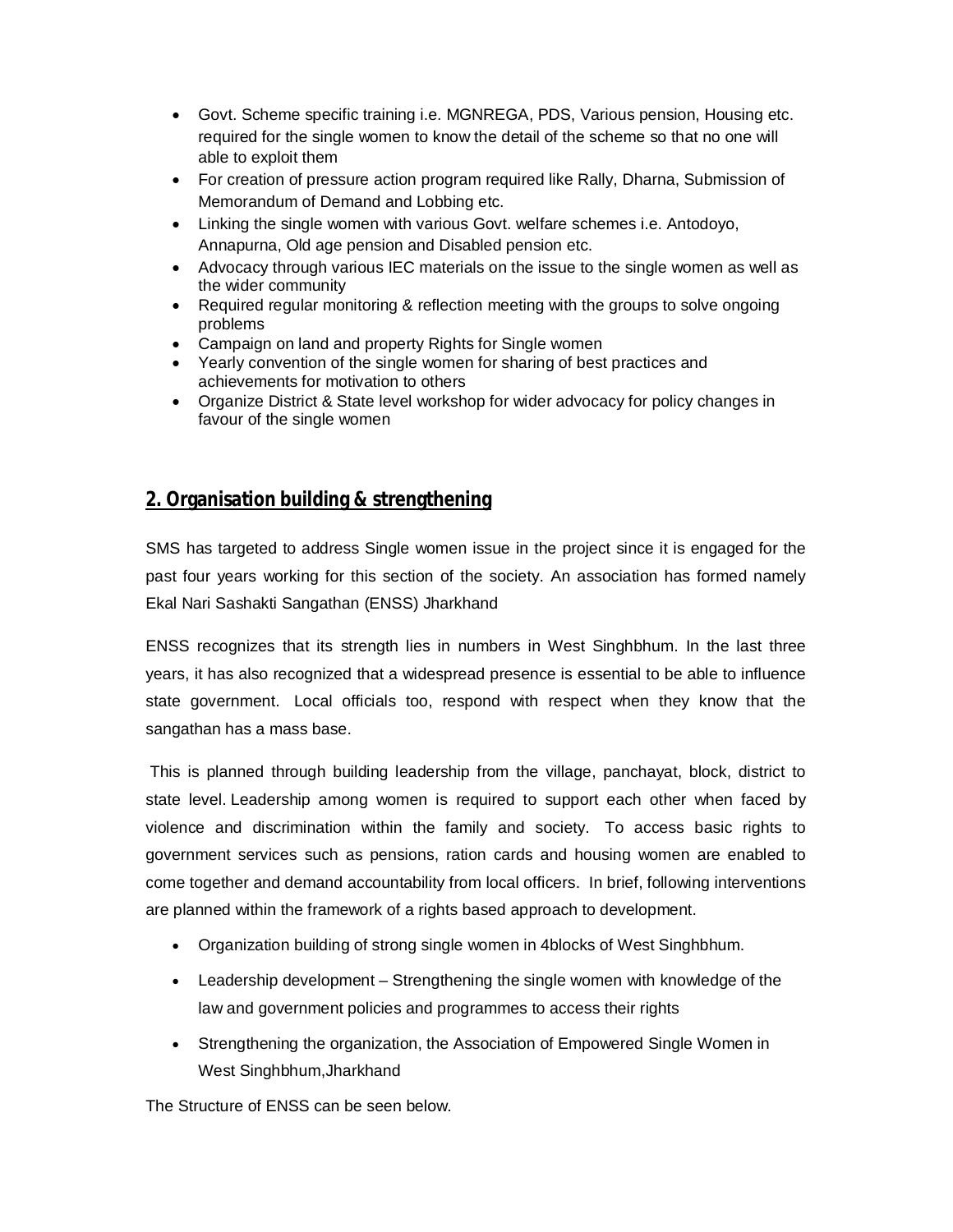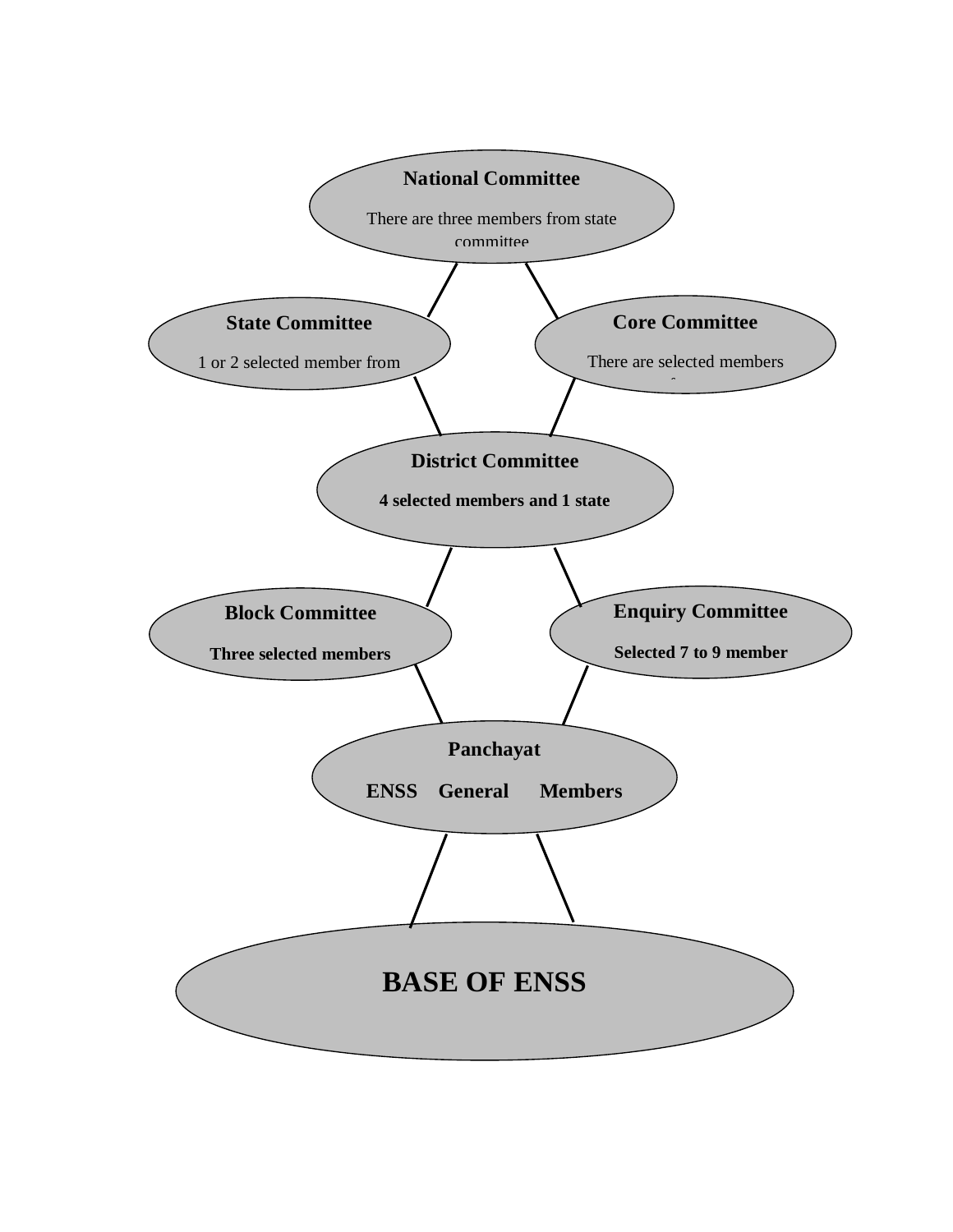Through the membership Drive the association is expanded and spread wide. In every block committee there are 03 members selected from every Panchayats. They are mainly responsible for joining the single women from different parts of Jharkhand into the association of single women. The Panchayat members are generally responsible to visit the utmost interior parts of the village. They speak to each and every women. And not any single women are left unattended.

The Panchayat members do meetings at the village level or Tola level to get close contacts with these single women. They inform them about the association, its working process, about the way the single women cases are solved and many more details of the association. Finally when the single women think that there is a right platform for her to fight against her struggles. The member also details about the membership campaign of uniting the single women to form their association. After being fully convinced the Single women manages to give Rs. 10/- for becoming the member of the "Ekal Nari Shashakti Sangathan" for life time. When she becomes the member by giving Rs. 10/-, she also gets a membership receipt which remains with her for life long.

The member from the Panchayat after collecting the amount from single women residing at remote areas and at different parts of the state, deposit it to the block level committee. And finally the signatory members of the block level committee opens the bank account in the bank. The members write on application, along with that puts the resolution made by the committee and deposit the amount accumulated in the bank.

The most important level of intervention at present in the programme is the Block. Here the Committee Members selected from different Panchayats come together to investigate cases of violence, discrimination and denial of land and property rights within the family. The Block is also the administrative unit where women are able to demand access to government schemes. While selection of beneficiaries for social welfare schemes is done at the Panchayat and theoretically by the Gram Sabha, the Block is where decisions are finalized and grievances are redressed.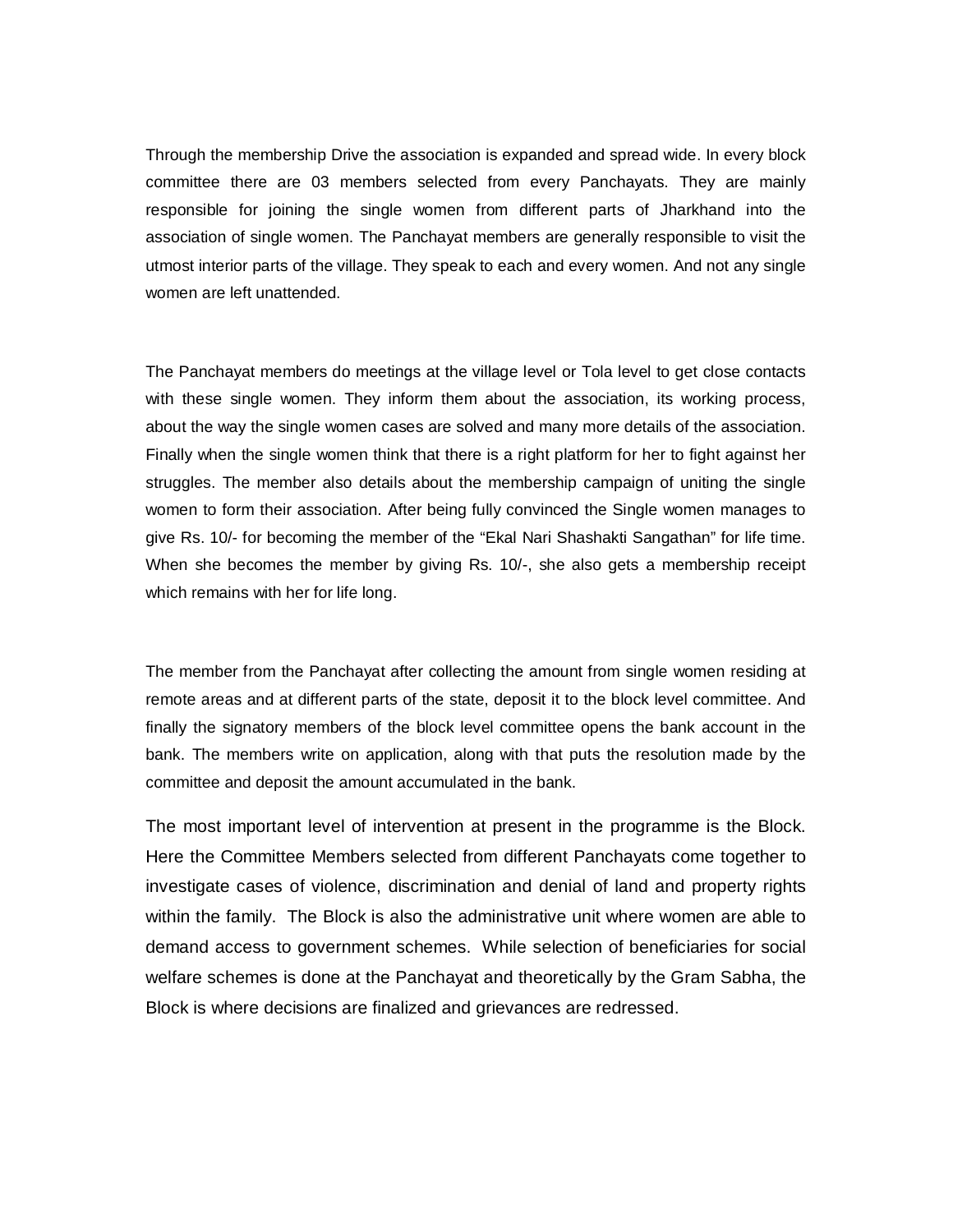### **Access & entitled Govt welfare Schemes –**

Right since its inception the Project ENSS has been a pioneer in ensuring single women their proper rights in the various entitlement programmes. The association has always played a lead role in the linkage of single women to the various govt. schemes. It is the responsibility of the association to collect applications on behalf of the single women for various welfare programmes and jointly make application and submit them to the concerned dept and also make-up regular follow ups to find out the progress of the applications & access by single women as a joint effort.

During the project period the Single women in 4 blocks has gone a step ahead and made efforts to sensitize the govt. through rallies, protests, demand memorandum etc. at subsequent levels of block, district and state. The govt. has pioneered the cause of single women and supported their issues, hence entitlement and linkage to the various welfare policies floated by the govt. of the single women was undertaken.

However, beyond the scope of the project and adherence to the objectives i.e., empowerment of women and sustainability of the single women, the 3 year project period saw --------- wherein ---------- applications have been generated and ----------- have been beneficiaries.

Hence they are better equipped to know and access the various entitlement programmes. During this Three years -------- applications submitted by the -------single women for the various entitlement programmes wherein ---------- no of application was approved by the local govt. and --------- single women have received the benefits under the various schemes.

| Antyoday            | Annapur<br>na | Widow<br>Pension           | Indra<br><b>Aavas</b> | <b>Family</b><br><b>Benefi</b><br>t | Income<br><b>Certific</b><br>ate | <b>Handic</b><br>ap<br><b>Pensio</b><br>n | <b>Job</b><br>Card |
|---------------------|---------------|----------------------------|-----------------------|-------------------------------------|----------------------------------|-------------------------------------------|--------------------|
| Apply/Benefit<br>ed | A/B           | A/B                        | A/B                   | A/B                                 | A/B                              | A/B                                       | A/B                |
| 45/40               | 432/263       | 1541/135<br>$\overline{8}$ | 673/33<br><b>8</b>    | 24/37                               | 1711/81<br>2                     | 37/25                                     | 1466/13<br>81      |

As described in the table below;

| Old age | Paddy | <b>Bicycle</b> | <b>Seed</b>                                                 | Social | Job      | <b>Kisan</b> |
|---------|-------|----------------|-------------------------------------------------------------|--------|----------|--------------|
| Pension |       |                | distribution Distribution Distribution Security Application |        |          | Cr.          |
|         |       |                |                                                             |        |          | Card         |
| A/B     | A/B   | A/B            | A/B                                                         | A/B    | A/B      | A/B          |
| 775/473 | 10/10 | 60/60          | 8/8                                                         | 121/60 | 1073/741 | 28/18        |

The financial benefit accruing to the women is enormous. The table below shows estimated benefits (at a conservative level):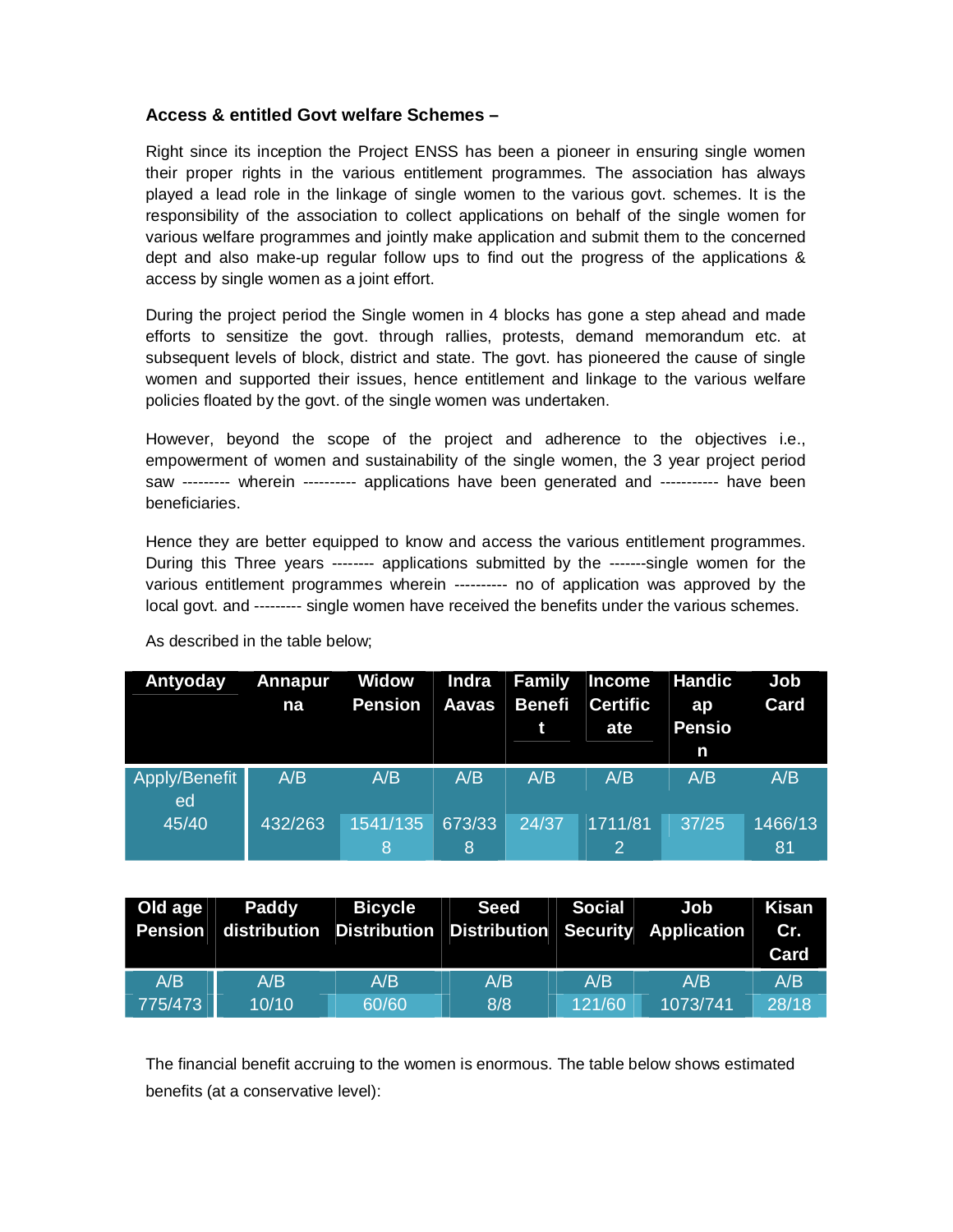| N <sub>0</sub> | Name of the          | <b>Application Beneficiary</b> |      | Year/amount/age                | <b>Total Amount in</b> |  |
|----------------|----------------------|--------------------------------|------|--------------------------------|------------------------|--|
|                | scheme               |                                |      |                                | Rs.                    |  |
| 01             | <b>Widow Pension</b> | 5219                           | 2402 | $Rs.400x12$ month $x12$ year x | 13,83,55,200           |  |
|                |                      |                                |      | 2402                           |                        |  |
| 02             | Old Age Pension      | 3927                           | 1307 | 10 yearsx400x 12x1307          | 6,27,36,000            |  |
| 03             | Indira Awas          | 837                            | 243  | 25000x243                      | 60,75,000              |  |
|                | 04 Red Card          | 1375                           | 490  | 350x12x490                     | 20,58,000              |  |
| 05             | Job Application      | 2517                           | 1819 | 100x35daysx1819                | 63,66,500              |  |
|                | 06 Sahiya            | 101                            | 78   | 700x12x30x78                   | 63,66,500              |  |
| 07             | Antodaya             | 88                             | 56   | 350x12x56x15                   | 35,28,000              |  |
|                | 08 Family Benefits   | 221                            | 97   | 10000x97                       | 9,70,000               |  |
|                | 09 Handicapped       | 73                             | 47   | 400x12x25yearsx47              | 56,40,000              |  |
|                | Pension              |                                |      |                                |                        |  |
| 10             | Annapurna            | 107                            | 65   | 100x12x5years x65              | 3,90,000               |  |
|                | 11 Drought Relief    | 1143                           | 772  | 100Rsx6monthsx772              | 4,63,200               |  |
|                | Fund                 |                                |      |                                |                        |  |
|                | <b>Total</b>         | 15608                          | 7376 |                                | 24,62,37,900           |  |

#### **Table 1 Financial Benefits Accessed through Government Scheme**

**7376 single women benefited out of 15608 with an amount of Rs. 24,62,37,900 to date. The benefits are calculated in a conservative manner for example pensions for a period of 12 years when women access for a much longer period.**

Calculating the Cost Benefit Analysis, we find the ratio to be 1:37 (1:36.75). If we compare this with development projects such as watersheds, where the rate of return of 1:1.5 or 1:2 is considered a successful project, we can clearly see that ENSS has shown dramatic results. The access to benefits also highlights how single women are usually defrauded of their benefits and only by coming together, they are able to access their due rights.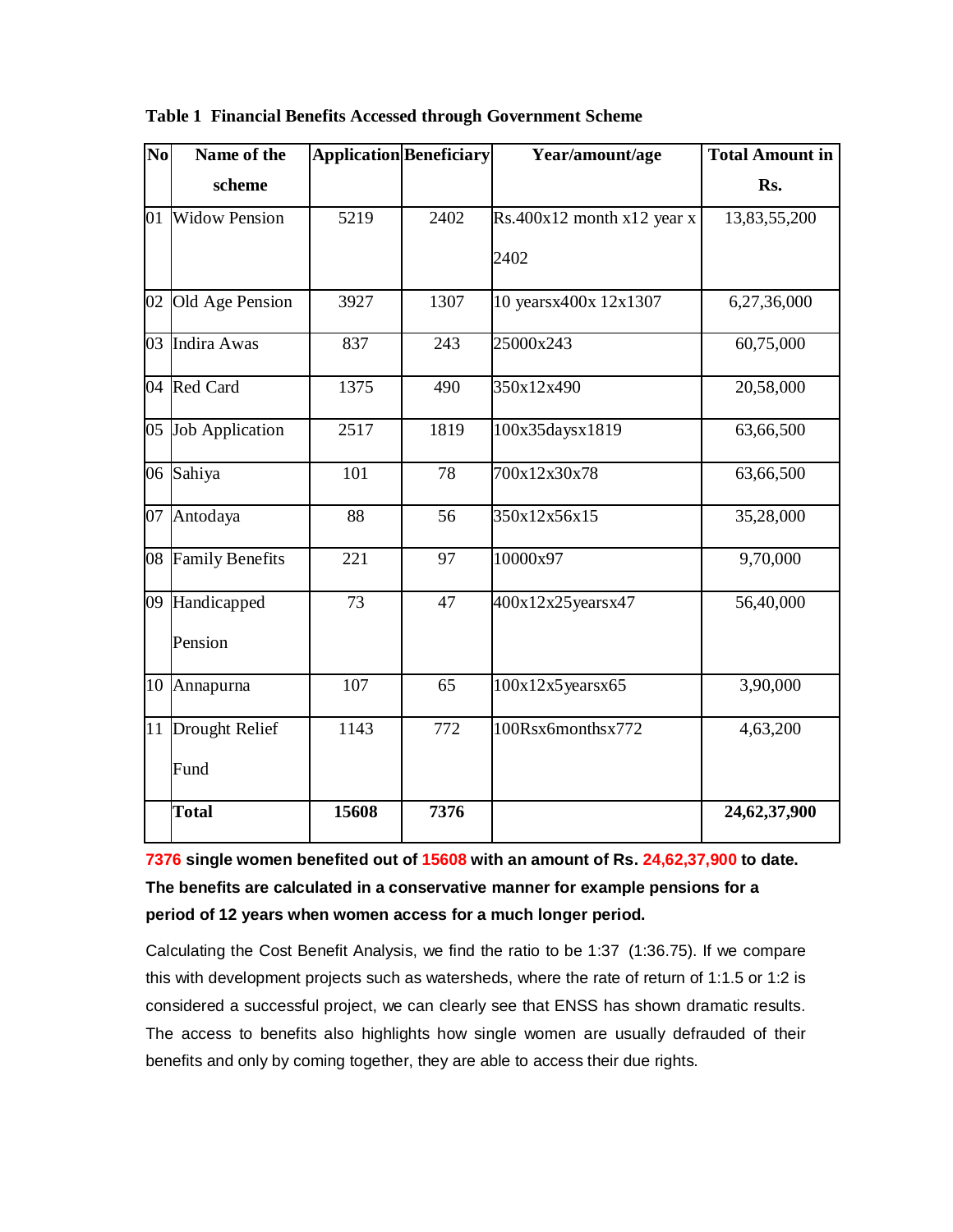### **Formation of CIG & Bank linkag**e-

CIG formation is a core activity towards livelihood strengthening. It is being given emphasis to ensure livelihood for the single destitute women and their dependent children on a sustainable basis and for long term even beyond the scope of the project. CIG is such a plate form wherein the women are encouraged to make saving on a collective basis, for the collective small business activities and promotion.

The excluded single women residing below the poverty line are made to form Common Interest Group. Once the CIG's are formed; their skill development is done to enhance their potential. 100 CIG's have been formed up till now and their present strength is 1274 which comprises of 998 single women and 276 married women. The orientation programme was organized to impart

learning to the CIG's , their role and responsibility in the livelihood and food security programme, their functioning and strengthening. They were given inputs on the linkage process to the bank, credit facilities to promote their livelihood and update the members on the related capacity development programmes.

During the 3 years project period total 100 groups were formed & -------- linked wherein 375 single women got connected to the loan schemes, in which there were 207 ST, 40 SC. 26 Muslim and 102 OBCs. The Sri Sai Single Women group was granted project loan of RS.2, 50,000/- and the rest 19 groups were granted a loan of Rs.25,000/- each, and the remaining 5 groups were granted a direct loan of RS. 15,000/-, 10,000/-, 5.000/- , 5,000/-, and 15,000/ respectively. The loan amount granted to the 20 groups is now RS.7,75,000/-.

| <b>Block</b>          | No. Of<br>group | Total<br>women | Single<br>women | Total<br>savings | Cash in<br>bank | Cash<br>in<br>hand | Internal<br>loan | No of<br>group<br>linked | Total<br>linkage           | Category                                   |
|-----------------------|-----------------|----------------|-----------------|------------------|-----------------|--------------------|------------------|--------------------------|----------------------------|--------------------------------------------|
| Sonua                 | 25              | 345            | 276             | 2,16,720         | 1,47,800        | 16,100             | 52,820           | 16                       | 5,90,000                   | ST-194<br>$SC-94$<br><b>OBC-57</b>         |
| Chakradh<br>arpur     | 25              | 333            | 272             | 2,26,680         | 1,93,500        | 13,580             | 19,600           | 12                       | 3,00,000                   | ST-47, SC-<br>16, OBC-<br>110, Gen-<br>160 |
| Chaibasa              | 25              | 294            | 250             | 42,300           | 20,300          | 2000               | 20,000           |                          |                            | $ST-274$<br><b>OBC-20</b>                  |
| Manoharp<br><b>ur</b> | 25              | 302            | 200             | 1,99,720         | 1,54,900        | 23,200             | 21,440           | 17                       | 3,85,000                   | ST-165<br>$SC-58$<br><b>OBC-79</b>         |
| <b>Total</b>          | 100             | 1274           | 998             | 6,46,100         | 4,96,200        | 52,880             | 93,860           | 45                       | 12,75,00<br>$\overline{0}$ |                                            |

## **CIG status from the beginning of the project to till date**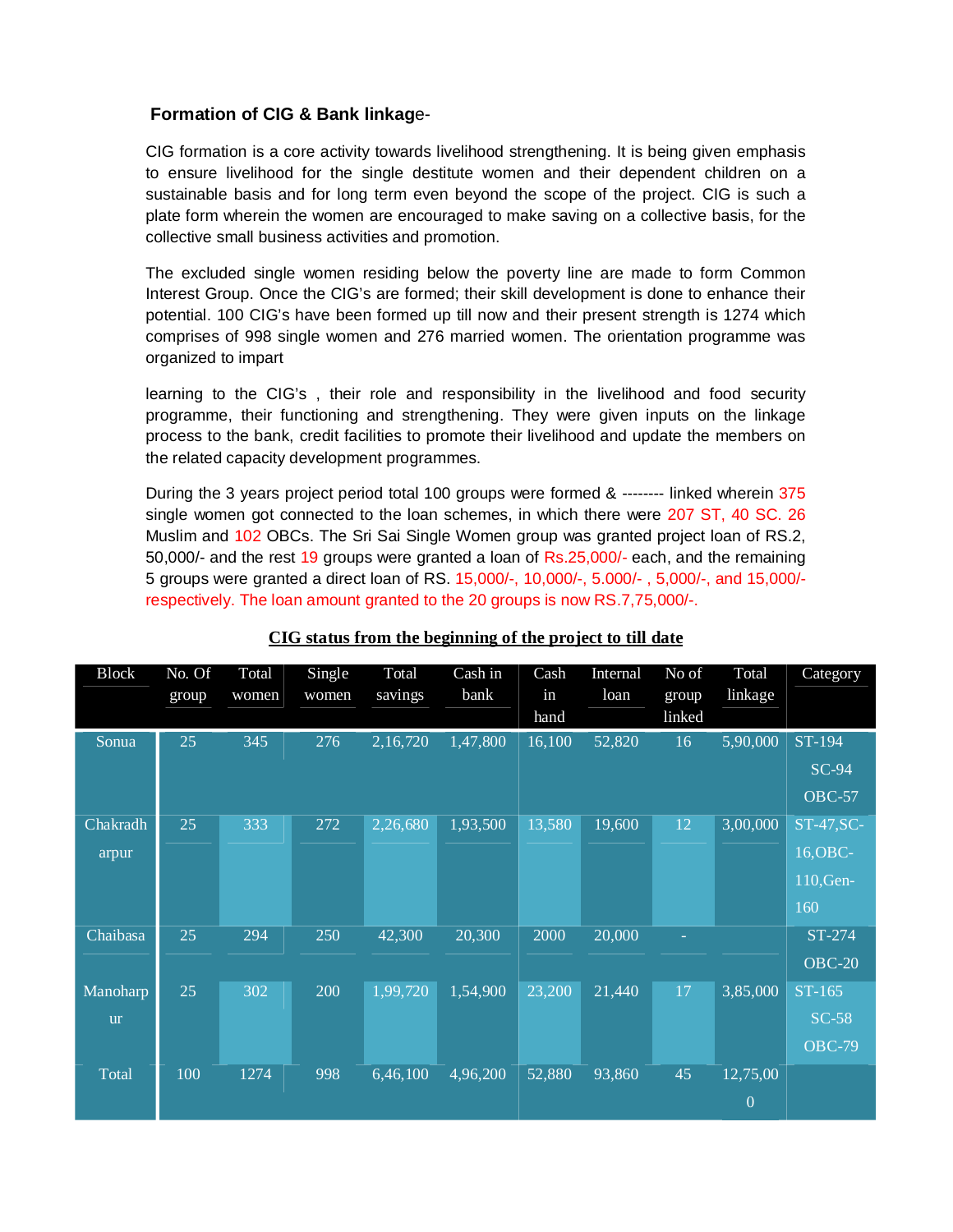19 groups out of applied 55 got linkage to the SGSY scheme.

- $\triangleright$  Sri Sai single self help group was granted loan for the second time as they repaid the first amount of RS.25,000/-, this time the bank sanctioned the amount of RS.2, 50,000/- for the vegetable farming.
- $\triangleright$  Five other groups got grant for the direct loan.

#### **Capacity building on new technological intervention for Livelihood generation-**

The Base line study highlights one of the major aspects that to ensure a decent livelihood and dignity for single women. The access to government services in the form of pensions, BPL cards etc, while extremely important and necessary, does not provide for an adequate living income. The pension provided to widows is Rs. 400 per month. A young widowed woman with 6 children can hardly sustain herself on this. In the project period, it was essential that SMS explores different means for increasing incomes of single women. As a result of their advocacy, the Districts administration considering providing 10 Kgs of food grains per single women even without a BPL card.

This is a new intervention started during the project period to connect the single women directly to the food security and to encourage them to earn a better livelihood.

**Backyard land utilization-** In total 4 blocks 1000 single women were inspired to adopt vegetable production and kitchen garden system, plantation of prolific trees were also started. Initiative was taken to make women understand the kitchen garden system and utilize it for their livelihood and perform it in the area around or in their own land.748 member of C I G and 252 Panchayat committee members took initiative in the following process. This system will give food security and assured livelihood to the single women in the region.

A list was prepared of Members of CIG from all 4 blocks and from the nearest nursery each single women were provided with 2 timber plants, 3 prolific plants and 7 different types of seeds of the vegetables grown in the winter season. They were distributed plants according to the condition of the land owned by them. They were explained about the process of the activity before the plantation and also about the sowing and harvesting process.

Knowledge on the food security and livelihood, they also found the value addition from production to marketing their products which boasted the self confidence of the single women. Increase in the helping tendency, value of the collective farming and nutrition food intake, it has also shown a ray of hope of a better livelihood for such women.

**Rice Production through SRI Technique-** From 4 Panchayat 9 villages 110 single women use 1400 decimal land for the paddy cultivation,  $2<sup>nd</sup>$  year of the project 20 women experimented on this technique and it was proofed that their production was increased by 2.5%, so 3rd year targeted 110 women directly for the food security, this is practised only in the Souna block for piloting basis.

110 single women were provided with abhishek quality seeds, the seeds were treated and were planted in the nursery bed and after 15 days the paddy is replanted on the field. After